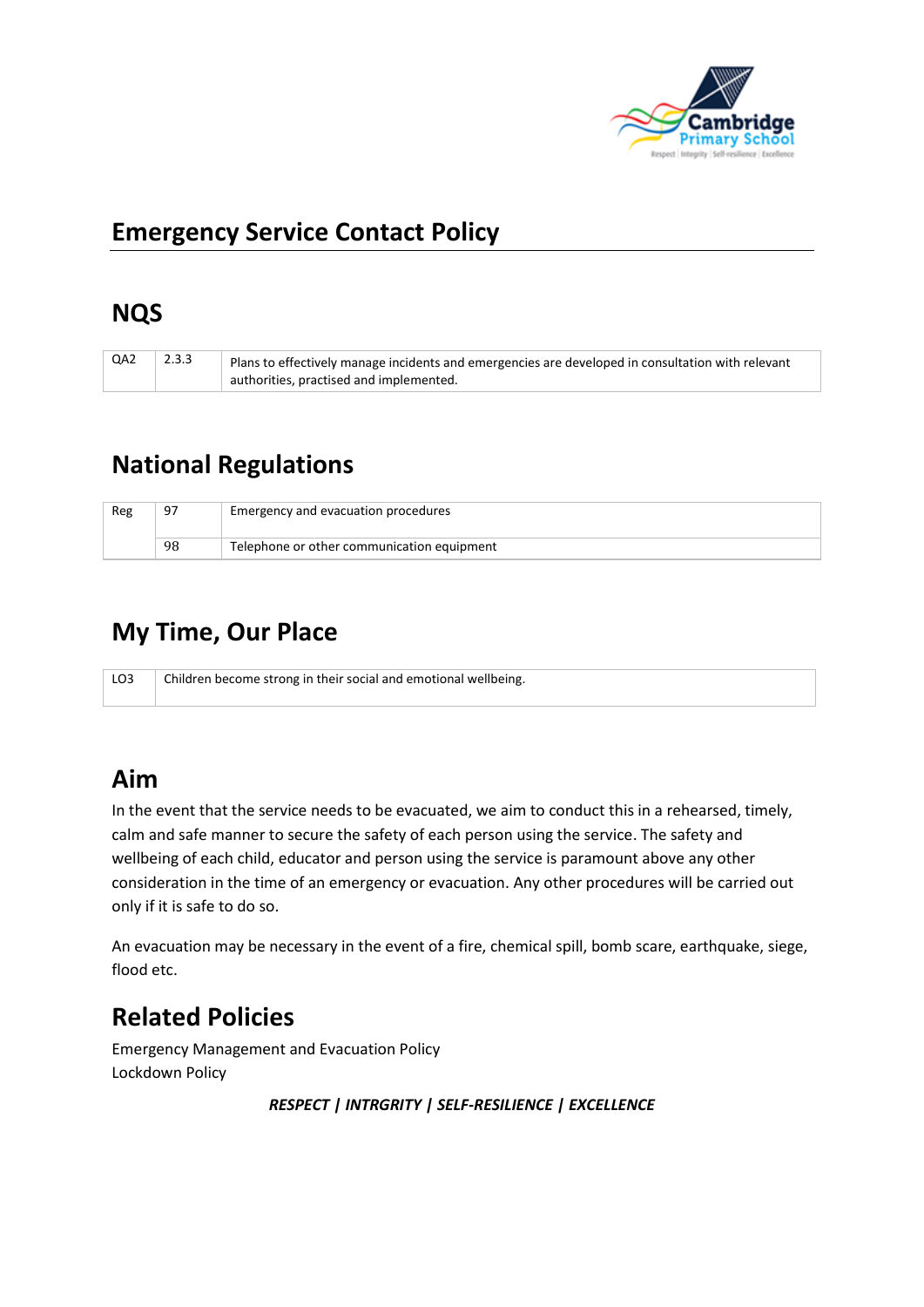

Incident, Injury and Trauma and Illness Policy Administration of Authorised Medication Policy Death of a Child Policy Medical Conditions Policy

## **Implementation**



### **When you call Triple Zero (000)**

- Do you want Police, Fire or Ambulance?
- Stay calm, don't shout, speak slowly and clearly
- Tell us exactly where to come. Give an address or location.



### **If you are deaf or have a speech or hearing impairment call 106**

- This is a Text Emergency Call, not SMS
- You can call from teletypewriters
- Tell us which service you need and where to come

#### **How to call Triple Zero (000)**

- Stay focused, stay relevant, stay on the line
- The Triple Zero (000) service is the quickest way to get the right emergency service to help you. You can contact Police, Fire or Ambulance in life threatening or emergency situations.

#### **Assess the situation**

*RESPECT | INTRGRITY | SELF-RESILIENCE | EXCELLENCE* • Is someone seriously injured or in need of urgent medical help?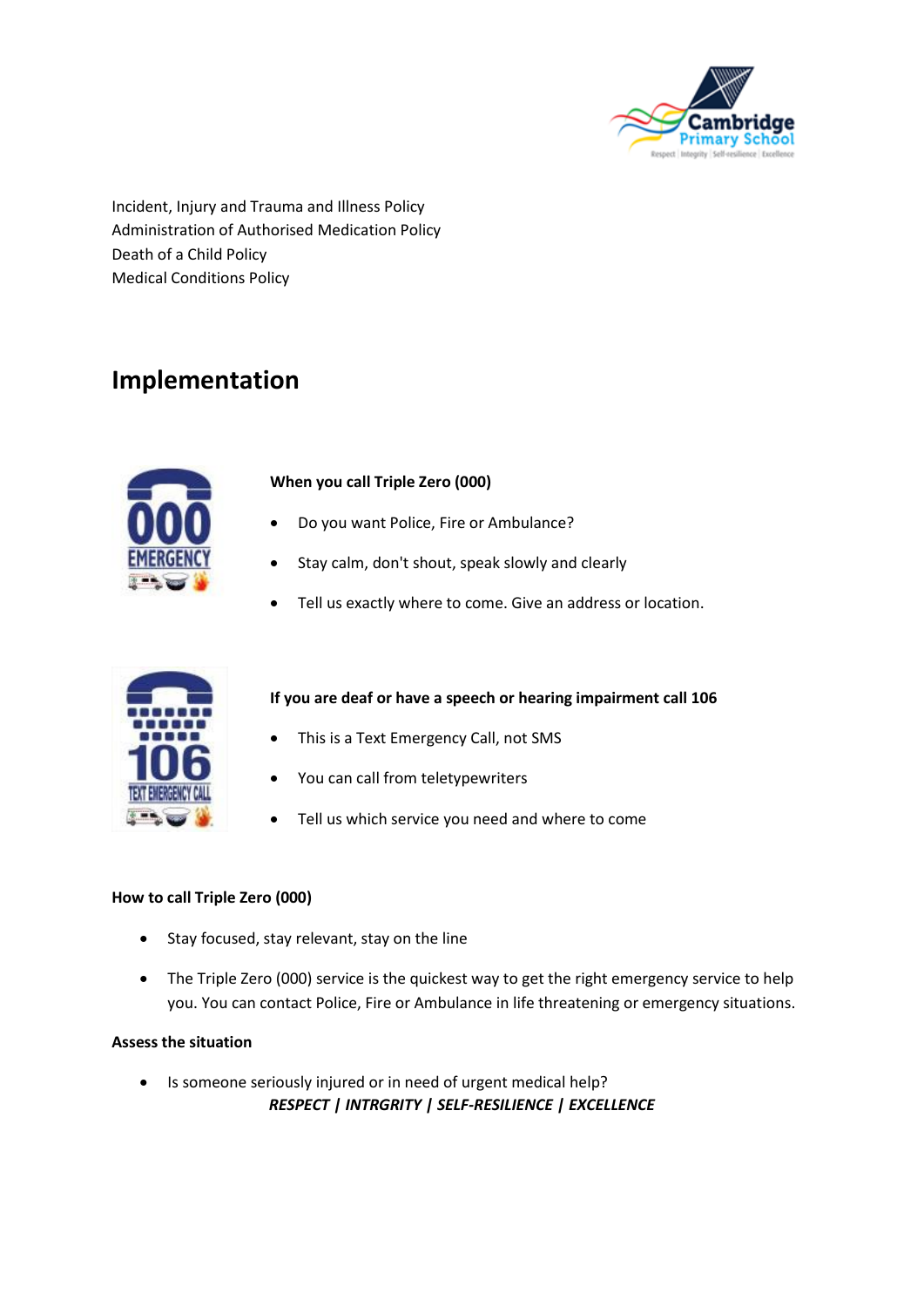

- Is your life or property being threatened?
- Have you just witnessed a serious accident or crime?
- If you answered YES call Triple Zero (000).

#### **Make your call**

- Stay calm and call Triple Zero from a safe place
- When your call is answered you will be asked if you need Police, Fire or Ambulance
- If requested by the operator, state your town and location
- Your call will be directed to the service you asked for
- When connected to the emergency service, stay on the line, speak clearly and answer the questions
- Don't hang up until the operator tells you to do so.

#### **Providing location information**

- You will be asked where you are
- Try to provide street number, street name, nearest cross street and the area
- In rural areas give the full address and distances from landmarks and roads as well as the property name
- If calling from a mobile or satellite phone, the operator may ask you for other location information
- If you make a call while travelling, state the direction you are travelling and the last motorway exit or town you passed.

#### **Instructions from the operator**

• The operator may ask you to wait at a pre-arranged meeting point to assist emergency services to locate the incident

#### **Other languages and text based services**

### *RESPECT | INTRGRITY | SELF-RESILIENCE | EXCELLENCE*